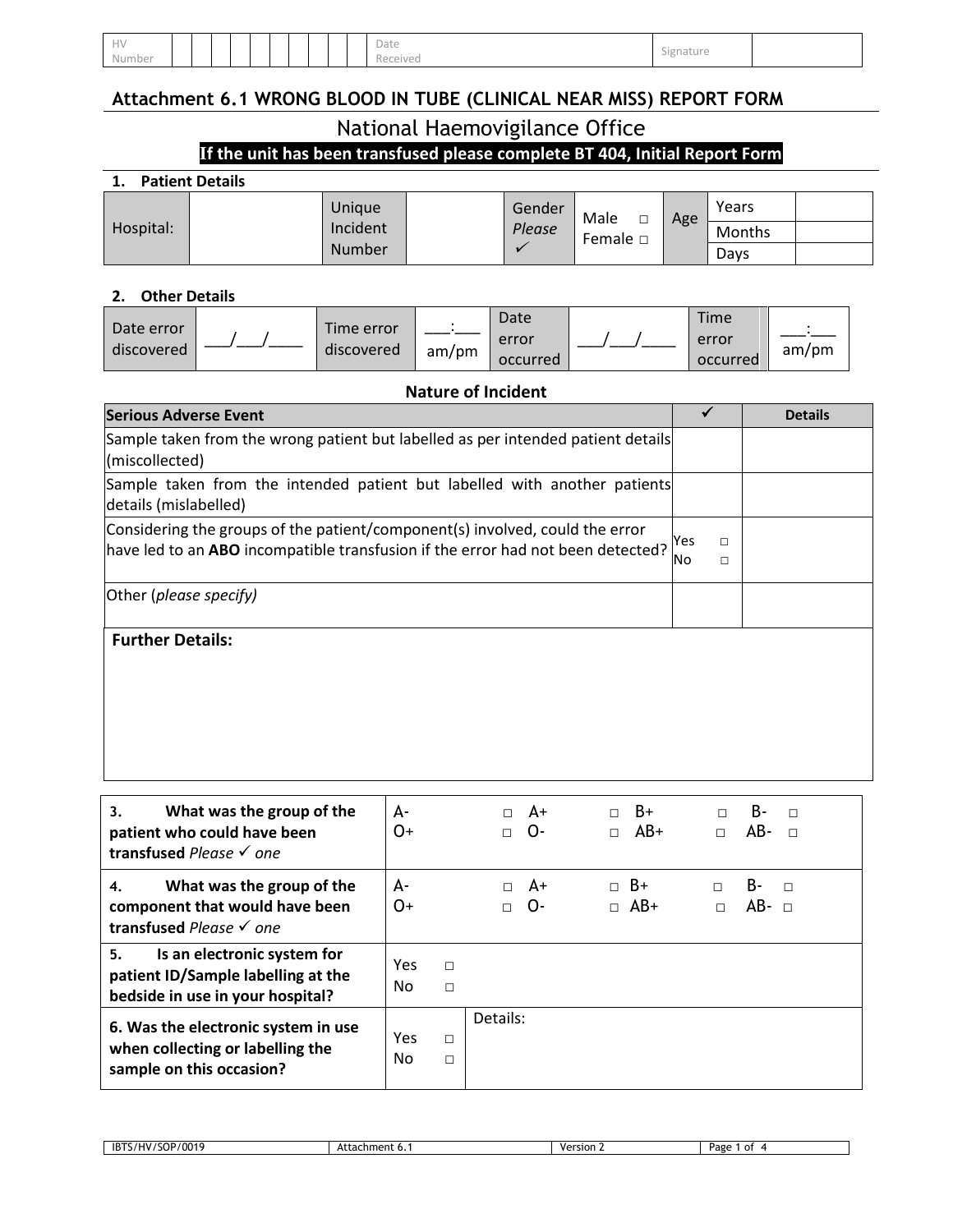| HV     |  |  |  |  |  | Date     | Signature |  |
|--------|--|--|--|--|--|----------|-----------|--|
| Number |  |  |  |  |  | Received |           |  |

|                                                                                      |                                                                              | <b>Discovery Information</b>                                                                                                                                                                                                                                                             |                                             |                                           |                            |                                                     |                                                                            |                  |                                 |
|--------------------------------------------------------------------------------------|------------------------------------------------------------------------------|------------------------------------------------------------------------------------------------------------------------------------------------------------------------------------------------------------------------------------------------------------------------------------------|---------------------------------------------|-------------------------------------------|----------------------------|-----------------------------------------------------|----------------------------------------------------------------------------|------------------|---------------------------------|
| 7. Describe the error<br>discovered                                                  | Sample remotely labelled<br>Prelabelling of sample<br>Other (please specify) | Patient not identified correctly on admission<br>Sample not labelled by person taking the sample<br>Patient not identified correctly at phlebotomy<br>Details on sample not transcribed from ID Band                                                                                     |                                             |                                           |                            | П<br>$\Box$<br>$\Box$<br>$\Box$<br>п<br>П<br>$\Box$ |                                                                            |                  |                                 |
| Who<br>8.<br>discovered the error?<br>Please $\checkmark$ one                        | <b>Nurse</b><br>Midwife<br>Porter<br>Other                                   | $\Box$<br>$\Box$<br>$\Box$<br>П                                                                                                                                                                                                                                                          | Doctor<br><b>Medical Student</b><br>Unclear |                                           | $\Box$<br>$\Box$<br>$\Box$ |                                                     | Phlebotomist<br><b>Medical Scientist</b>                                   | $\Box$<br>$\Box$ |                                 |
| <b>Additional Details if</b><br>necessary:                                           |                                                                              |                                                                                                                                                                                                                                                                                          |                                             |                                           |                            |                                                     |                                                                            |                  |                                 |
| Where was the error<br>9.<br>discovered<br>Please $\checkmark$ one                   |                                                                              | Laboratory - Blood Bank<br>Laboratory processing $-$ Haematology $\Box$<br>Ward<br><b>Emergency Dept</b><br>OPD<br>Maternity/Labour Ward                                                                                                                                                 | $\Box$<br>$\Box$<br>$\Box$                  | $\Box$<br>Theatre<br>ICU<br>CCU<br>$\Box$ |                            | $\Box$<br>П.<br>$\Box$                              | Laboratory processing - Other<br>Day Ward<br><b>Neonatal Unit</b><br>Other |                  | $\Box$<br>П<br>$\Box$<br>$\Box$ |
| At what stage in the work<br>10.<br>process was the error discovered?<br>Please √one |                                                                              | Sampling<br>Laboratory processing - Other<br>$\Box$<br>$\Box$<br>Laboratory processing - Blood Bank<br>Labelling<br>$\Box$<br>Laboratory processing $-$ Haematology $\Box$<br>Collection of unit from laboratory<br>П<br>Bedside check prior to administration $\Box$<br>Other<br>$\Box$ |                                             |                                           |                            |                                                     |                                                                            | $\Box$           |                                 |
| 11. Please give brief details of what<br>led to the discovery of the error           |                                                                              |                                                                                                                                                                                                                                                                                          |                                             |                                           |                            |                                                     |                                                                            |                  |                                 |

|                                                                                                   |                                | <b>Occurrence Information</b>                                                   |                                           |                                 |           |                               |                                     |             |
|---------------------------------------------------------------------------------------------------|--------------------------------|---------------------------------------------------------------------------------|-------------------------------------------|---------------------------------|-----------|-------------------------------|-------------------------------------|-------------|
| 12. At what stage in<br>the work process did<br>the error first occur?<br>Please $\checkmark$ one | Sampling<br>Labelling<br>Other | Initial Clerking at Hospital                                                    |                                           | $\Box$<br>$\Box$<br>п<br>$\Box$ |           | Laboratory processing – Other | Laboratory processing - Haematology | $\Box$<br>П |
| <b>Additional details if</b><br>necessary:                                                        |                                |                                                                                 |                                           |                                 |           |                               |                                     |             |
| Were there any<br>additional errors?                                                              |                                |                                                                                 |                                           |                                 |           |                               |                                     |             |
| In which area did<br>13.<br>the error occur?<br>Please $\checkmark$                               | Ward                           | <b>Emergency Dept</b><br>Day Ward/OPD<br>Maternity/Labour Ward<br>Neonatal Unit | $\Box$<br>$\Box$<br>$\Box$<br>п<br>$\Box$ | Theatre<br>ICU/CCU<br>Other     |           | □ Laboratory Other<br>$\Box$  | $\Box$ Laboratory Blood Bank        | $\Box$<br>П |
| IBTS/HV/SOP/0019                                                                                  |                                | Attachment 6.1                                                                  |                                           |                                 | Version 2 |                               | Page 2 of 4                         |             |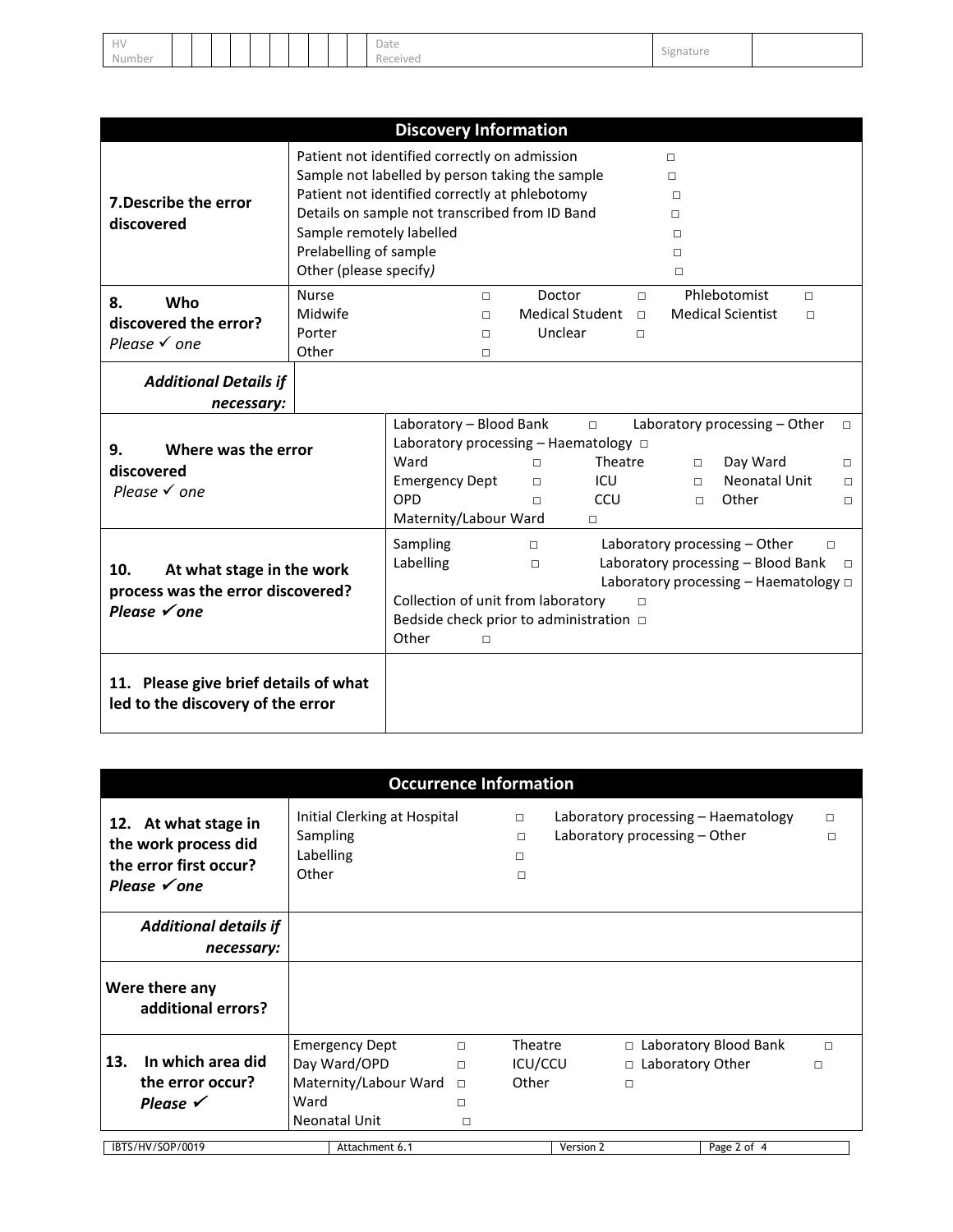| HV     |                     |                               |                 |           |                       |  |               | Date                  |        |        |        |                                                                                            |        |           |                         |                          |
|--------|---------------------|-------------------------------|-----------------|-----------|-----------------------|--|---------------|-----------------------|--------|--------|--------|--------------------------------------------------------------------------------------------|--------|-----------|-------------------------|--------------------------|
| Number |                     |                               |                 |           |                       |  |               | Received              |        |        |        |                                                                                            |        | Signature |                         |                          |
|        |                     |                               |                 |           |                       |  |               |                       |        |        |        |                                                                                            |        |           |                         |                          |
|        |                     | Were there any                |                 |           |                       |  |               | <b>Emergency Dept</b> |        | $\Box$ |        | Theatre                                                                                    |        |           | □ Laboratory Blood Bank | $\Box$                   |
|        |                     | additional areas              |                 |           |                       |  |               | Day Ward/OPD          |        | $\Box$ |        | ICU/CCU                                                                                    |        |           | □ Laboratory Other      | $\Box$                   |
|        |                     | where a further               |                 |           | Maternity/Labour Ward |  |               |                       |        | $\Box$ |        | Other                                                                                      | $\Box$ |           |                         |                          |
|        |                     | error occurred?               |                 |           | Ward                  |  |               |                       |        | $\Box$ |        |                                                                                            |        |           |                         |                          |
|        | Please $\checkmark$ |                               |                 |           |                       |  | Neonatal Unit |                       |        | $\Box$ |        |                                                                                            |        |           |                         |                          |
|        |                     |                               |                 |           |                       |  |               |                       |        |        |        |                                                                                            |        |           |                         |                          |
|        |                     |                               | <b>Details:</b> |           |                       |  |               |                       |        |        |        |                                                                                            |        |           |                         |                          |
|        |                     | 14. Who was involved          |                 |           | <b>Nurse</b>          |  |               |                       |        |        | $\Box$ | Doctor                                                                                     |        | $\Box$    | Phlebotomist □          |                          |
|        |                     |                               |                 |           | Midwife               |  |               |                       |        |        | $\Box$ | <b>Medical Student</b>                                                                     |        | $\Box$    |                         | Medical Scientist $\Box$ |
|        |                     | in the error?                 |                 |           | Porter                |  |               |                       |        |        | $\Box$ | Administration staff                                                                       |        | $\Box$    | Unclear $\Box$          |                          |
|        | Please $\checkmark$ |                               |                 |           | Other                 |  |               |                       |        |        | $\Box$ |                                                                                            |        |           |                         |                          |
| 15.    |                     | Was the error                 |                 |           | Yes                   |  | $\Box$        | <b>Details:</b>       |        |        |        |                                                                                            |        |           |                         |                          |
|        |                     |                               |                 | No        |                       |  | $\Box$        |                       |        |        |        |                                                                                            |        |           |                         |                          |
|        |                     | detected by a                 |                 |           |                       |  |               |                       |        |        |        |                                                                                            |        |           |                         |                          |
|        |                     | planned check step            |                 |           | Unclear $\square$     |  |               |                       |        |        |        |                                                                                            |        |           |                         |                          |
|        |                     | in the work                   |                 |           |                       |  |               |                       |        |        |        |                                                                                            |        |           |                         |                          |
|        |                     | process?                      |                 |           |                       |  |               |                       |        |        |        |                                                                                            |        |           |                         |                          |
|        |                     |                               |                 |           |                       |  |               | Yes                   | $\Box$ |        |        |                                                                                            |        |           |                         |                          |
|        |                     | 16. Does your lab require two |                 |           |                       |  |               | <b>No</b>             | $\Box$ |        |        |                                                                                            |        |           |                         |                          |
|        |                     | separate samples before       |                 |           |                       |  |               |                       |        |        |        |                                                                                            |        |           |                         |                          |
|        |                     |                               |                 |           |                       |  |               |                       |        |        |        |                                                                                            |        |           |                         |                          |
|        |                     | issuing group-specific blood  |                 |           |                       |  |               |                       |        |        |        |                                                                                            |        |           |                         |                          |
|        |                     | ('two sample rule')           |                 |           |                       |  |               |                       |        |        |        |                                                                                            |        |           |                         |                          |
|        |                     | 17. Was the error             |                 | Yes       | $\Box$                |  |               | <b>Details:</b>       |        |        |        |                                                                                            |        |           |                         |                          |
|        |                     | detected as a                 |                 | <b>No</b> | $\Box$                |  |               |                       |        |        |        |                                                                                            |        |           |                         |                          |
|        |                     | result of the                 |                 |           |                       |  |               |                       |        |        |        |                                                                                            |        |           |                         |                          |
|        |                     | group check                   |                 |           |                       |  |               |                       |        |        |        |                                                                                            |        |           |                         |                          |
|        |                     | sample being                  |                 |           |                       |  |               |                       |        |        |        |                                                                                            |        |           |                         |                          |
|        | used?               |                               |                 |           |                       |  |               |                       |        |        |        |                                                                                            |        |           |                         |                          |
|        |                     |                               |                 |           |                       |  |               |                       |        |        |        | <b>Cause of Error</b>                                                                      |        |           |                         |                          |
|        |                     |                               |                 |           |                       |  |               |                       |        |        |        |                                                                                            |        |           |                         |                          |
|        |                     |                               |                 |           |                       |  |               |                       |        |        |        |                                                                                            |        |           |                         |                          |
|        |                     | contributed to the error      |                 |           |                       |  |               |                       |        |        |        | 18. Please describe how or why this error occurred and describe any factors which may have |        |           |                         |                          |
|        |                     |                               |                 |           |                       |  |               |                       |        |        |        |                                                                                            |        |           |                         |                          |
|        |                     |                               |                 |           |                       |  |               |                       |        |        |        |                                                                                            |        |           |                         |                          |
|        |                     |                               |                 |           |                       |  |               |                       |        |        |        |                                                                                            |        |           |                         |                          |
|        |                     |                               |                 |           |                       |  |               |                       |        |        |        |                                                                                            |        |           |                         |                          |
|        |                     |                               |                 |           |                       |  |               |                       |        |        |        |                                                                                            |        |           |                         |                          |
|        |                     |                               |                 |           |                       |  |               |                       |        |        |        |                                                                                            |        |           |                         |                          |
|        |                     |                               |                 |           |                       |  |               |                       |        |        |        |                                                                                            |        |           |                         |                          |
|        |                     |                               |                 |           |                       |  |               |                       |        |        |        |                                                                                            |        |           |                         |                          |
|        |                     |                               |                 |           |                       |  |               |                       |        |        |        |                                                                                            |        |           |                         |                          |
|        |                     |                               |                 |           |                       |  | Verification  |                       |        |        |        | $\Box$                                                                                     | Slip   |           | $\Box$                  |                          |
|        |                     |                               |                 |           |                       |  | Knowledge     |                       |        |        |        | $\Box$                                                                                     | Trip   |           | $\Box$                  |                          |

|                            |         | Verification                                    | п | Slip            |        |
|----------------------------|---------|-------------------------------------------------|---|-----------------|--------|
|                            |         | Knowledge                                       | □ | Trip            |        |
|                            |         | Co-ordination/Communication                     |   | Patient related | $\Box$ |
| <b>Causes of</b>           | Human   | Failure to adhere to policies/procedures $\Box$ |   | Qualifications  | П      |
| error: Please $\checkmark$ | Failure | Carrying out task incorrectly                   |   | Unclassifiable  | □      |
|                            |         | Monitoring                                      |   | Other           |        |
|                            |         | Intervention                                    |   |                 |        |
|                            |         |                                                 |   |                 |        |

| $\sim$<br>ID".<br>$\bf{v}$<br>w | Δ1.<br>™rnment o… | Version<br>. | Page<br>≀ of |
|---------------------------------|-------------------|--------------|--------------|
|                                 |                   |              |              |